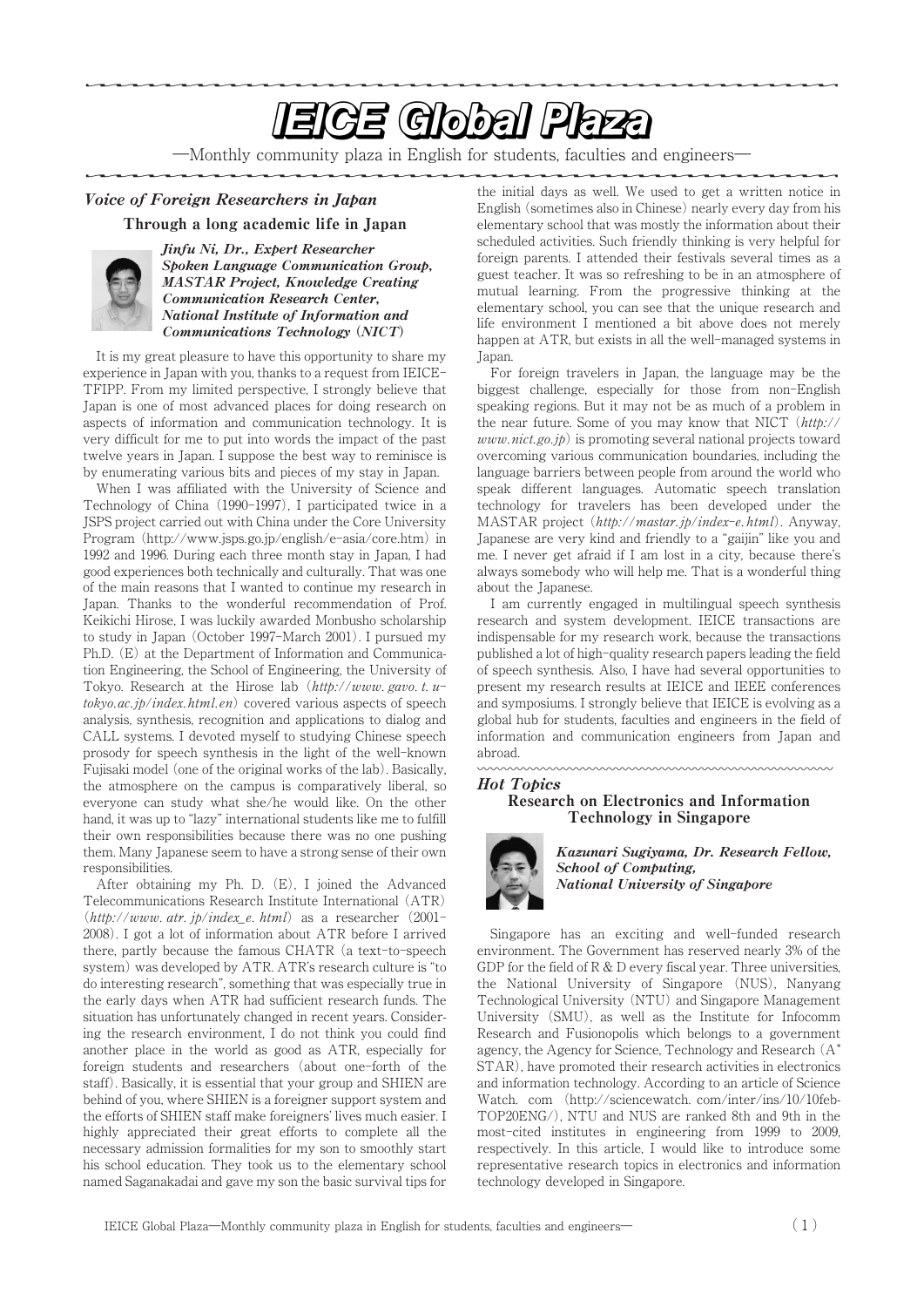#### (1) Electric vehicle (eco-friendly car, KRUCE)

In April 2009, a team of 10 students belonging to the Faculty of Engineering at NUS has launched an eco-friendly urban concept car with water as the only emission. The car is powered by a hydrogen fuel cell. It will have a zero carbon emission rating, and will be almost noiseless when driven. Using the name of the place where the NUS is located (Kent Ridge), the car is called KRUCE (Kent Ridge urban concept ecocar).

KRUCE is 2. 70 meters long, 1. 20 meters wide, and 1. 18 meters high and weighs only 130 kilograms. The car features a clean and efficient powertrain, which consists of a hydrogen fuel cell paired with an electric direct drive wheel hub motor.

The customized hydrogen fuel cell can deliver up to 1.2 kilowatts of power and is at least twice more efficient than a comparative internal combustion engine. It is also a zerocarbon emission engine, generating only water and unused air at the exhaust. Moreover, they will be more durable than internal combustion engines. The wheel hub motor is a reliable and efficient motor that develops the one horsepower required to propel the eco-friendly urban concept car. Weighing in at only six kilograms, the motor works well with the fuel cell to create a near silent vehicle.

(2) One of the world's greenest supercomputers

In February 2010, NTU opened the High Performance Computing (HPC) Center to support the university's growing international research profile and capacity, especially in sustainability.

Unlike most data centers that require a lot of energy to cool the operating environment, the NTU's HPC system maximizes performance with unique water-cooled technology. This eliminates the need for computer-room air conditioners, allowing for room-temperature operation. The result is a reduction in electrical consumption by more than 30 percent compared with the standard precision cooling system found in most supercomputers. The NTU's supercomputer is ranked the  $6<sup>th</sup>$  most energy-efficient in the world based on  $x86$ architecture.

With one of the world's fastest supercomputers over 29 teraflops (trillion mathematical calculations per second), NTU is now exploring more possibilities in leading-edge research topics such as developing future energy sources, studying global climate change, and understanding biological systems and the physics of complex socio-economic systems, among others. More can also be achieved in research such as in the modeling of volcanic activities, understanding the earth's tectonic movements, as well as the simulation of flight dynamics.

(3) Optimal assignment of users to servers for mobile phones

Real world industry sectors provide School of Information Systems at SMU with a test-bed and laboratory for experimentation as well as a fertile breeding ground for new ideas. This is one of the research topics performed under such an experimental environment.

The cell for mobile phones is a service area defined by the maximum service radius reached by the corresponding signal, and the maximum number of users to be served within that radius. Here, they have the following two challenges : dealing with a large scale system, and user mobility. In other words, the maximum number of users would be served. In addition, the distance between users and their assigned mast would be minimized to achieve the best possible connectivity.

Existing approaches are not computationally feasible for millions of users since they model it as a search problem that is plotted on to a graph. To deal with such a large scale, the coordinate space is conceptually divided into partitions (e.g., square regions) what are termed "spatial indexing," which serve as location indexes. This approach allows the graph search to run on the set of partitions, enabling it to disqualify entire groups of users, instead of individual users, as candidates to be served from specific repeaters. Also, by narrowing down the possible options, searches are completed in a shorter time. However, it cannot address itself to the second challenge of frequent user movements. To deal with location updates without invoking a new search from scratch, an approach has been developed that would reuse previously computed assignments and amend them to produce the new optimal assignment. Thus, it can save processing time and enhance system responsiveness.

(4) User-centric scholarly digital library

Finally, in the informatics, I would like to briefly introduce research topics in the research group where I work now (http://wing.comp.nus.edu.sg/). Our group aims at developing a user-centric scholarly digital library by using information retrieval (IR) and natural language processing (NLP) techniques. For example, our research topics cover record matching in metadata, domain specific readability, photo organization, interface of a user-centric digital library, and scholarly paper recommendation in IR, discourse analysis, related work summarization and question answering in NLP.

Singapore's 4th autonomous university, Singapore University of Technology and Design, will open in 2012. It is expected that the research activities in electronics and information technology in Singapore will evolve further than ever before. mmmmmmmmmmmmm

Annual Activity Report of IEICE Overseas Sections Report-5 Activity Report from IEICE Korea, Communication Section



Chimoon Han, Prof., Dr., Hankuk University of Foreign Studies Representative of IEICE Korea, Communication Section

IEICE Korea, Communication Section organized a special workshop entitled "Sensor Network Technology and RFID Application" on February 4, 2010. Four experts of sensor network and RFID applications from Japan and Korea gave speeches. It was held in conjunction with the  $20<sup>th</sup>$ HSN (High Speed Network) workshop at Daemyung Resort in Byeonsan, 4 hours away from Seoul by vehicle. This workshop covered positioning systems using RFID for safety and security, enhanced Wireless Sensor Network (WSN) for reliability and scalability, RFID-based supply chain management, and updated RFID/USN standards as well. About 60 people attended there, including around 40 engineers, 5 students and 15 professors from manufactures, Universities and R & D sectors. The invited presenters clearly announced their valuable knowledge and recent development in the field to the participants who had high interests on WSN technology and RFID applications. The lectures are summarized as following : (1) Opening Address, "Introduction to Communication

Society of IEICE" was given by Prof. Chimoon Han, Representative of IEICE Korea, Communication Section with introductory remarks on the current status of IEICE Communications Society and IEICE.

(2) The first speech entitled "RFID-based Positioning Systems for Enhancing Safety and Sense of Security" was given by Prof. Kaoru Sezaki, the University of Tokyo, Japan. Currently, they say the accuracy of GPS is not sufficient to respond to emergency calls yet. To realize a seamless and accurate positioning system, a team of experts from four governmental research institutes was formed into the national project. In the positioning systems, user' s devices obtain ID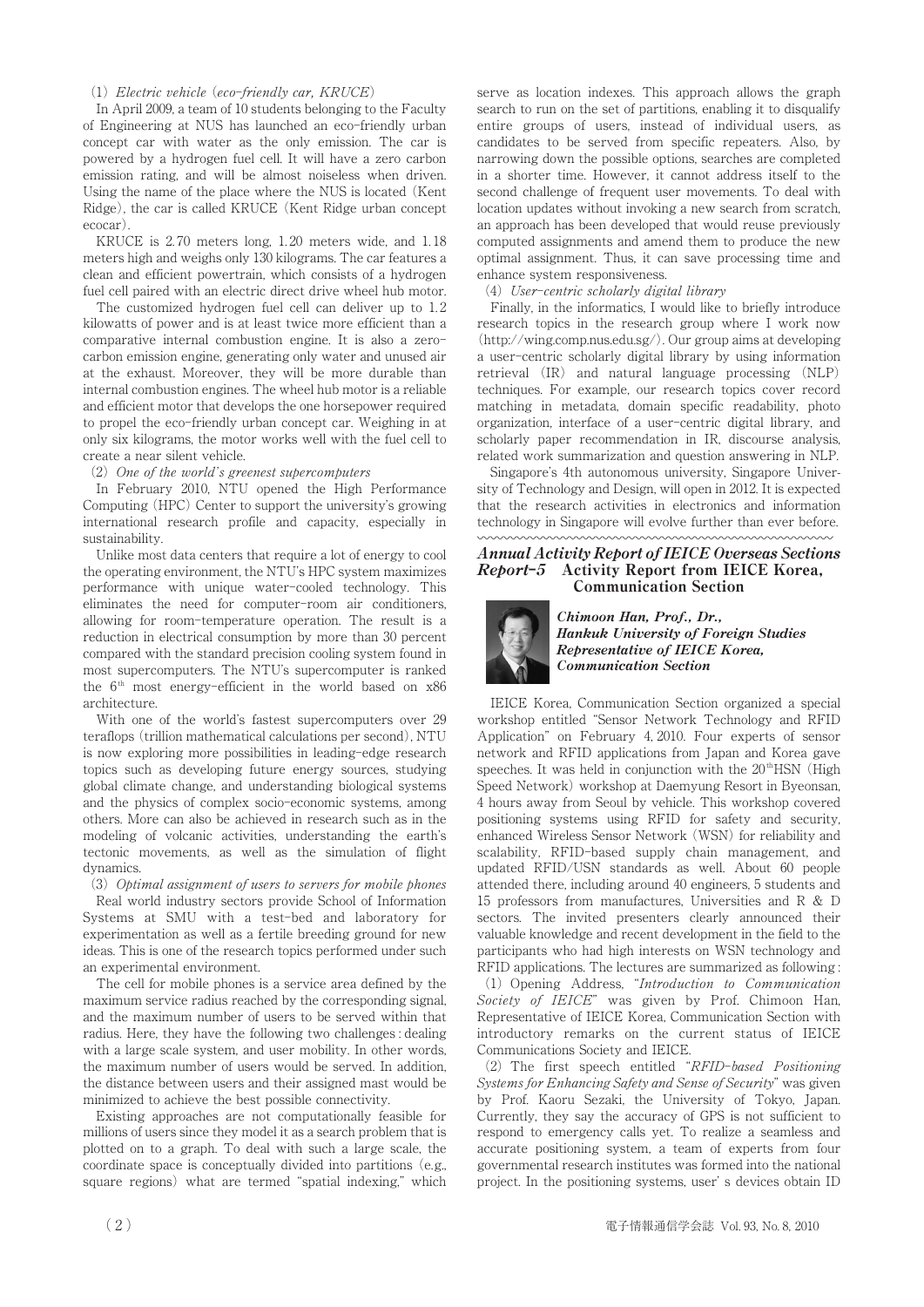numbers from the embedded RFID tags and the devices retrieve corresponding location information by querying a database. They proposed various techniques to decrease the cost since the national geographic survey planned to deploy RFID tags and a localization mechanism exploiting motion sensors and P2P-based technique. When the device approaches RFID tags, it estimates its position by deadreckoning and collocated devices with exchanging their location estimation and performing localization to keep the accuracy. The various applications were implemented to enhance the sense of security in emergency, especially monitoring and analyzing the daily behavior of children. He briefly introduced the on-going real urban sensing project of the University of Tokyo which deployed wireless sensor networks and mobile phones in Tatebayashi City.

(3) The next speech entitled "Reliable Wireless Sensor Networks and Its Applications" was given by Dr. Seong-Soon Joo, Head of Ubiquitous Sensor Network Research Team, Electronics and Telecommunications Research Institute (ETRI), Korea. More than 15 years have passed since the concept on Wireless Sensor Network (WSN) was introduced for ubiquitous sensing and collaborative computing. In spite of numerous research efforts on WSN, it seems hard to find deployed WSNs in commercial use. On the contrary to the promising expectation on WSN, where redundant data gathered with low cost wireless sensing nodes would be effective for extracting information from the data, the real world service requires exact data from sensors at a certain time. WSN is technically mature for commercial use, especially Zigbee over IEEE 802.15.4 PHY/MAC, simple application with point-to-point, and beacon-enabled network for saving energy. Low power consumption, reliability, and scalability are enhanced in IEEE 802. 15. 4-2006 MAC to meet the requirements for industrial applications. He referred to what ETRI has carried on research and business development for reliable WSN that would be introduced in the future to answer the real world requests. He also suggested the distributed channel hopping based on TDMA MAC system for reliable communication.

(4) The speech entitled "Status of RFID Item-Level Tagging in Pharmaceutical RFID System" was given by Dr. Kwang Nam-Gung, CEO, Hanmi IT Co., Ltd, Korea. Radio Frequency Identification (RFID) is emerging as the hottest information tracing technology in supply chain management with its inherent ability to reveal item-level product information. There are no companies yet, who have deployed RFID system entirely at the corporate level in pharmaceutical industry of Korea, because there are too many hurdles for drug manufacturers to successfully deploy ILT (Item-Level Tagging) system & solution. Unlike a majority of case studybased references, this presentation took a different perspective by modeling how to overcome obstacles of ILT in pharmaceutical industry by introducing Hanmi Pharmaceutical' s case. In addition, he presented expected effects of ILT RFID system, which would be getting anti-counterfeiting, reducing product recall and return, reinforcing transparency of drug distribution, and achieving strong RFID ROI (Return on Investment). He also mentioned that this case would have important implications for developing RIFD technologies and proliferating RIFD systems in pharmaceutical industry.

(5) The last speech entitled "Current Status of RFID-USN Standard in Korea" was given by Dr. Byoung Moon Chin, Managing Director, Telecommunications Technology Association of Korea (TTA). He introduced the overview of Korean standard organizations, RFID/USN standards and the future plan for RFID/USN standardization. RFID/USN standardization activities were commenced in Korea in 2004 and then the

relevant TTA standardization committee was established. Most of TTA' s RFID standards were based on the international standards for RFID air-interface and code. Therefore, RFID standardization activities have been focused on mobile RFID standard development and new RFID application services connected with domestic telecommunication services. USN standards have been developed since 2004, focusing on USN basic technologies and application services. Thus, most of mobile RFID standards have been developed in Mobile RFID Forum in Korea, and their outputs have been reflected on both TTA standards and the international standards. He also mentioned that in the future, TTA would focus their activities on the standards of RFID function expansion technologies and USN application diffusion.



Fig. 1 The presenters and members concerned of Sensor Network and RFID Workshop

## Report-6 Activity Report from IEICE Korea, Electronics Section



 $000000000000$ 

Duk-Gyoo Kim, Prof., Dr., Kyungpook National University (KNU) Representative of IEICE Korea, Electronics Section

The academic activities of Korea, Electronics Section in 2009 are summarized as following.

In the year 2009, the IEICE Korea, Electronics Section organized a workshop. The first workshop was entitled "IT New Technology Workshop". It was held at Kyungpook National University (KNU), Daegu Korea on October 30,2009, and co-sponsored by IEICE Korea Section, School of Electronics Engineering in KNU and IEEE Taegu Section. The workshop invited one overseas speaker and two domestic speakers.

Prof. Tatsuhito Nakajima from the University of Tokyo, Japan, was invited as the first guest speaker and he gave a lecture on "R & D Activities on Renewable Energy and Smart Grid in Japan"(Fig. 1).

Dr. Kee-Young Nam, Principal Researcher, Smart Grid Research Division, Korea Electrotechnology Research Institute (KERI) and Mr. Sung-Wan Byun, Vice President/CEO, Samsung Thales Co., gave lectures on "Green Growth and Smart Grid" and "Recent Trend on Defense Technology, respectively (Fig. 2).

Most of more than 200 attendees at the workshop, were mainly graduate students in the special field. The overview and advantages of IEICE and the Section were introduced by Prof. Duk-Gyoo Kim, KNU, Representative of IEICE Korea, Electronics Secton. His speech also covered the features of those organizations, academic activities and membership benefit, and it encouraged the participants to visit IEICE homepage on the Web.

As one of the other events, Prof. Duk-Gyoo Kim was invited to give a 40 minutes talk on "Freshmen Design Course at School of Electronic Engineering and Computer Science in KNU" at the IEICE 2010 General Conference held at Tohoku